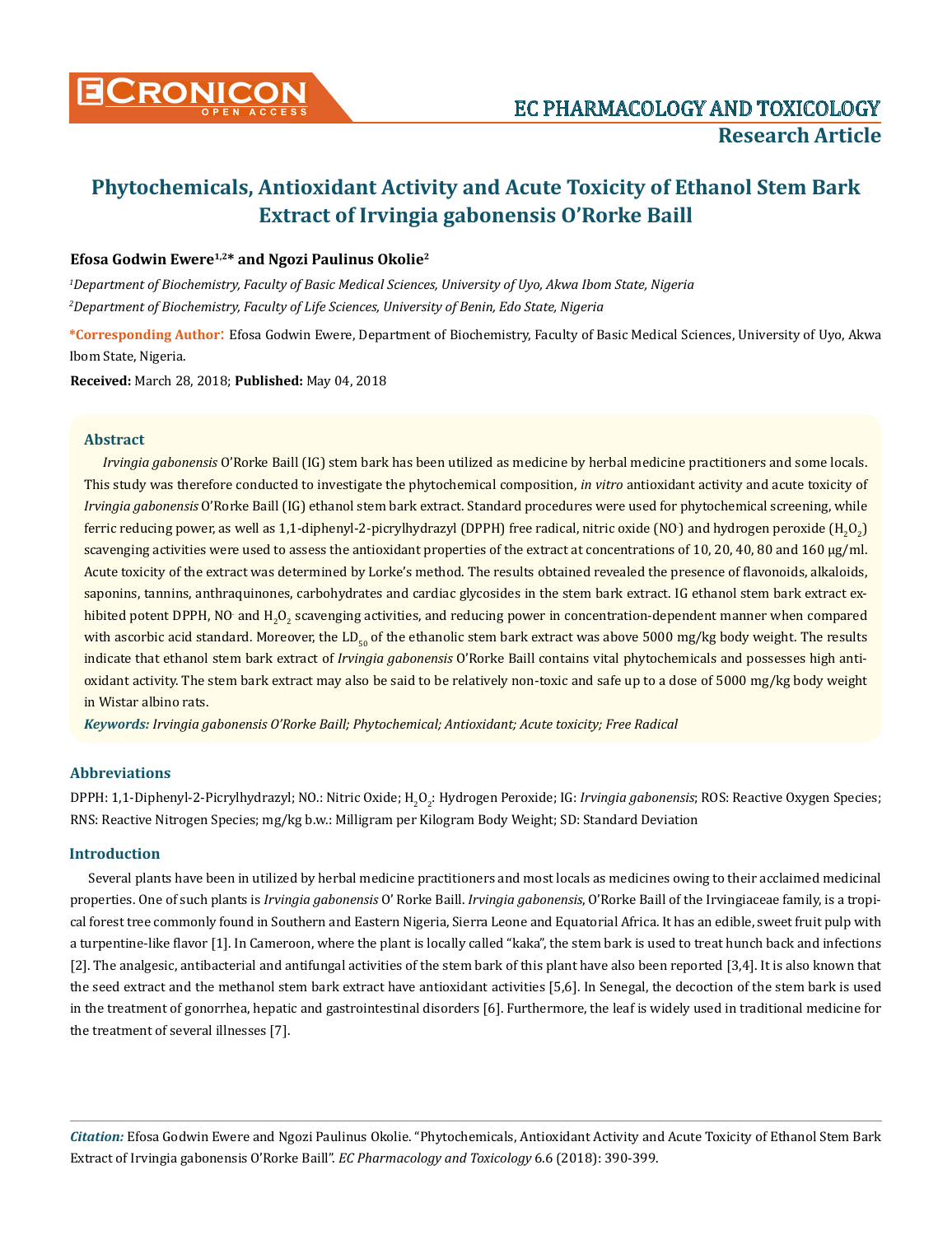Reactive oxygen species (ROS) and reactive nitrogen species (RNS) are an integral part of normal physiology [8]. For example, superoxide anion, hydrogen peroxide and hydroxyl radical are natural by-products of body metabolism [9]. However, excess free radicals can attack biological molecules such as proteins, lipids, enzymes, DNA and RNA, leading to cell or tissue injury associated with degenerative diseases [9]. Epidemiological studies have shown that many phytonutrients of fruits and vegetables might protect the human body against damage by ROS. The consumption of natural antioxidant phytochemicals was reported to have potential health benefits [10-12].

It is also very pertinent that in the selection of herbal medicines for health use, the safety of such herbs must be ascertained. The screening of plant extracts for their activities against diseases should be combined with evaluation of the toxicities of such plant extracts with traditionally acclaimed therapeutic properties. In view of the fact that the etiologies of many diseases involve oxidative stress, the present study was conducted to determine the phytochemical composition, *in vitro* antioxidant activity and acute toxicity of ethanol stem bark extract of *Irvingia gabonensis* O'Rorke Baill. The acclaimed medicinal properties of the stem bark, medicinal values of phytochemicals and the relevance of drug safety informed the selection of this plant for the current study.

## **Materials and Methods**

## **Collection, Authentication and Preparation of Plant Extract**

Fresh and mature stem bark of *Irvingia gabonensis* O'Rorke Baill were harvested from Itak Ikot Akap village in Ikono local government area of Akwa Ibom State, Nigeria. The samples were identified and authenticated by Mr. Daniel Etefia of the Department of Pharmacognosy and Herbal Medicine, University of Uyo, Akwa Ibom State, Nigeria. They were washed and then pulverized using mortar and pestle (due to their hardness) and then air-dried at room temperature for about seven days in the Biochemistry laboratory of University of Uyo. The pulverized stem bark (2000g) was macerated in absolute ethanol (JHD, China) and allowed to stay for 72h with intermittent stirring to ensure proper extraction. The sample was sieved through muslin cloth and the filtrate was concentrated in a stainless steel bowl using a water bath (Preciseterm) at 45°C. The paste-like gel extract obtained after continuous concentration was then transferred into preweighed transparent containers, weighed and stored in the refrigerator prior to use.

#### **Phytochemical Screening**

Qualitative phytochemical screening was carried out on IG ethanol stem bark extract. The presence of saponins, alkaloids, cardiac glycosides and anthraquinones, were determined according to the method of Sofowora [13]. Determination of flavonoids and terpenoids were done according to the method of Trease and Evans [14], while the method of Antherden [15] was employed in the determination of tannins, Molisch test was used for detection of carbohydrates.

#### *In vitro* **Antioxidant Assays**

#### **1, 1-diphenyl-2-picrylhydrazyl (DPPH) free radical scavenging assay**

1, 1-diphenyl-2-picrylhydrazyl (DPPH) free radical scavenging activity of the extract was investigated as described by Gyamfi [16]. About 450 µl of 50 mmol/l Tris-HCl buffer (pH 7.4) was mixed with solutions of the extract and ascorbic acid (standard) at different concentrations (10, 20, 40, 80 and 160 µg/ml), followed by addition of 10 ml of 0.1 mmol/L DPPH-methanol solution. The mixture was swirled and kept in the dark for 30 min incubation time. Absorbance was measured at 517 nm using a mixture of distilled water, buffer and methanol as blank.

 $x 100%$ 

The DPPH radical scavenging activity was calculated as follows:

$$
\% \text{ DPPH inhibition} =
$$

Absorbance of control

Absorbance of control-Absorbance of sample

## **Nitro oxide (NO) Radical Scavenging Assay**

Nitric oxide radical scavenging activity was investigated as described by Green [17]. About 3.0 ml of 10 mM sodium nitroprusside in phosphate buffer was added to 2.0 ml of the stem bark extract and ascorbic acid (standard) at different concentrations (10, 20, 40, 80, and 160 μg/ml). The resulting solutions were incubated at 25°C for 60 minutes and 5 ml of Griess reagent was added. The absorbance of the chromophore formed was measured at 540 nm.

The percentage of nitric oxide scavenged was calculated using the formula:

% NO inhibition = 
$$
\frac{\text{Absorbance of control-Absorbance of sample}}{\text{Absorbance of control}}
$$
 x 100%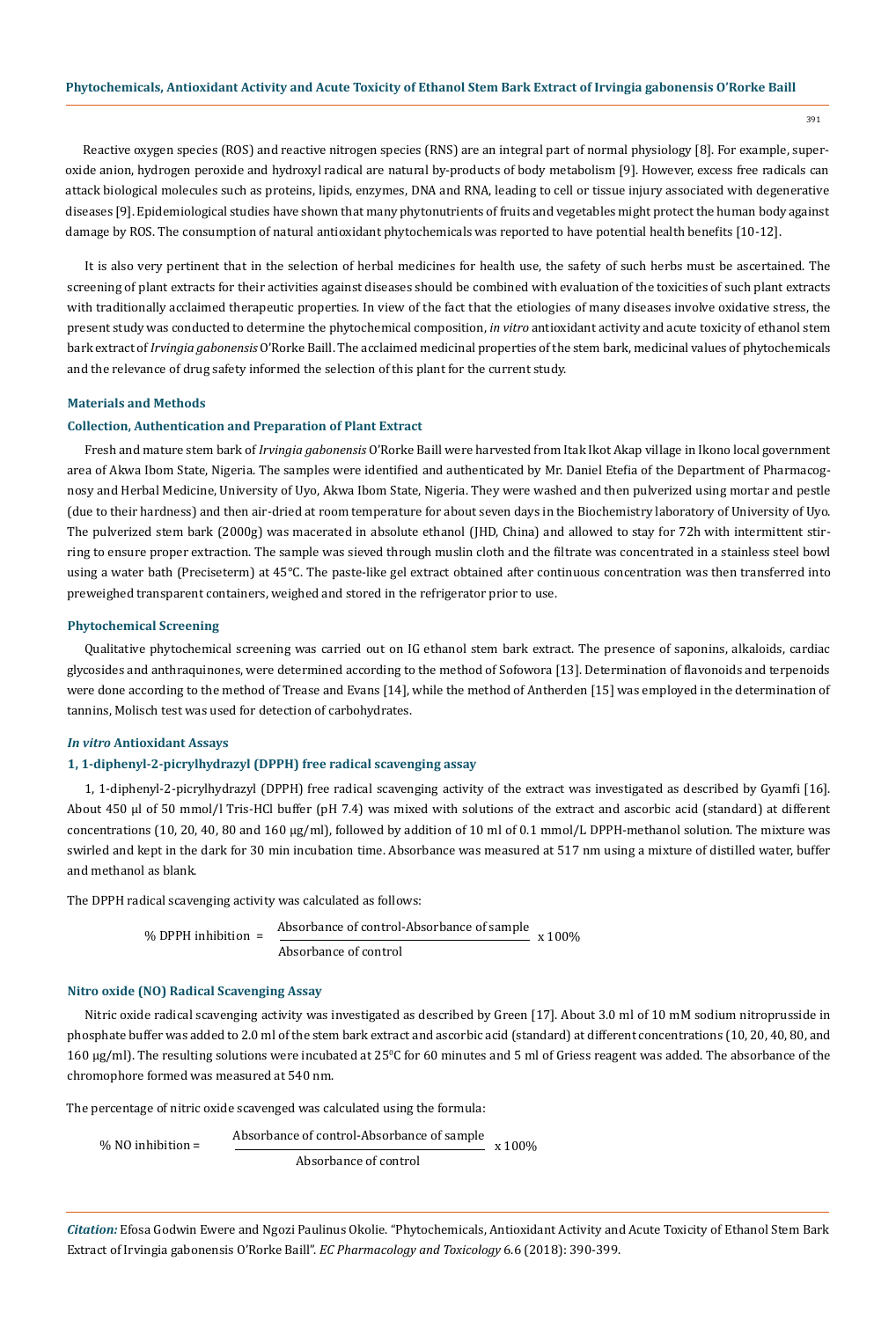## **Hydrogen Peroxide (H<sub>2</sub>O<sub>2</sub>) Scavenging Assay**

The H<sub>2</sub>O<sub>2</sub> scavenging activity was estimated according to the method of Ruch [18]. A solution of hydrogen peroxide (40 mM) was prepared in phosphate buffer (50 mM, pH 7.4). Stem bark extract and ascorbic acid (standard) solutions at different concentrations (10, 20, 40, 80, and 160 µg/ml) were added to hydrogen peroxide solution and absorbance was read after 10 minutes at 230 nm.

The percentage of hydrogen peroxide scavenging was calculated as follows:

% H2O2 inhibition Absorbance of control-Absorbance of sample Absorbance of control x 100%

## **Reducing Power Assay**

The reducing power of the ethanolic stem bark extract was determined by the method of Oyaizu [19]. This assay method is based on the principle of increase in the absorbance of the reaction mixtures. Increases in the absorbance of the reaction mixture indicates increased reducing power and hence, antioxidant activity. About 1.0ml the stem bark extract and ascorbic acid (standard) at different concentrations (10, 20, 40, 80, and 160 µg/ml) were mixed with 2.5 ml of 0.2M phosphate buffer and 2.5 ml of 1% potassium ferricyanide and incubated for 20 minutes at  $50^{\circ}$ C. 2.5 ml of trichloroacetic acid was thereafter added to the reaction mixture and centrifuged at 3000  $\,$ rpm for 10 minutes. The supernatant was mixed with 2.5 ml of distilled water and 0.5 ml of 0.1% FeCl<sub>3</sub> and absorbance was measured at 700 nm.

## **Acute toxicity study**

Lorke's method [20] was adopted in the determination of the LD50 of the stem bark extract. The study was divided into two phases using a total of fifteen (15) male Wistar albino rats of weights between 100 - 168g. They were allowed to acclimatize for two weeks in the animal house of Faculty of Basic Medical Sciences, University of Uyo, Nigeria and fasted overnight just before the commencement of the experiment for body weight determination. In phase one, nine (9) rats were randomized into three groups of three rats each and were administered the stem bark extract at 10, 100, and 1000 mg/kg body weight (b.w) respectively in order to possibly establish the range of doses that would produce any toxic effect. Additionally, a fourth group of three rats was set up as control group fed with normal feed and water only. In phase two, 1600, 2900 and 5000 mg/kg b.w. of the extract were administered to three rats of one rat per dose to further determine the correct  $LD_{50}$  value. Extract administration was done by oral intubation. The experimental animals were observed for the first 30 minutes of administration for signs of acute toxicity, then 24rs and 14 days for signs of acute toxicity or mortality.

#### **Statistical Analysis**

The experiments were done in triplicates and data expressed as mean ± standard deviation (SD) using Microsoft Excel. Data were analysed using one way analysis of variance (ANOVA) where applicable with the aid of SPSS statistical software. P values at ˂ 0.05 were considered statistically significant for difference between means.

#### **Results**

## **Results of the phytochemical screening of ethanol stem bark extract of Irvingia gabonensis O'Rorke baill**

Preliminary phytochemical screening of *Irvingia gabonensis* (O'Rorke) baill ethanol stem bark extract revealed the presence of saponins, alkaloids, tannins, flavonoids, anthraquinones, cardiac glycosides, and carbohydrates as seen in table 1 below.

|   | S/N                               | <b>Phytochemical Constituent</b> | <b>Inference</b> |  |
|---|-----------------------------------|----------------------------------|------------------|--|
| 1 |                                   | Saponins                         | $^{\mathrm{+}}$  |  |
|   | 2<br>Alkaloids<br>3<br>Flavonoids |                                  | $\ddot{}$        |  |
|   |                                   |                                  | $^{++}$          |  |
|   | 4                                 | Tannins                          | $^{++}$          |  |
|   | 5<br>Anthraquinones               |                                  | +                |  |
|   | 6<br>Cardiac Glycosides           |                                  | $^{\mathrm{+}}$  |  |
|   | 7<br>Carbohydrate                 |                                  | $^{++}$          |  |
|   | 8<br>Terpenoids                   |                                  |                  |  |

*Table 1: Phytochemical Composition of Irvingia gabonensis O'Rorke Baill Ethanol Stem Bark Extract*

*Keys: +: Present in a trace concentration; ++: Present in a medium concentration; +++: Present in a high concentration; -: Absent or in negligible amount*

*Citation:* Efosa Godwin Ewere and Ngozi Paulinus Okolie. "Phytochemicals, Antioxidant Activity and Acute Toxicity of Ethanol Stem Bark Extract of Irvingia gabonensis O'Rorke Baill". *EC Pharmacology and Toxicology* 6.6 (2018): 390-399.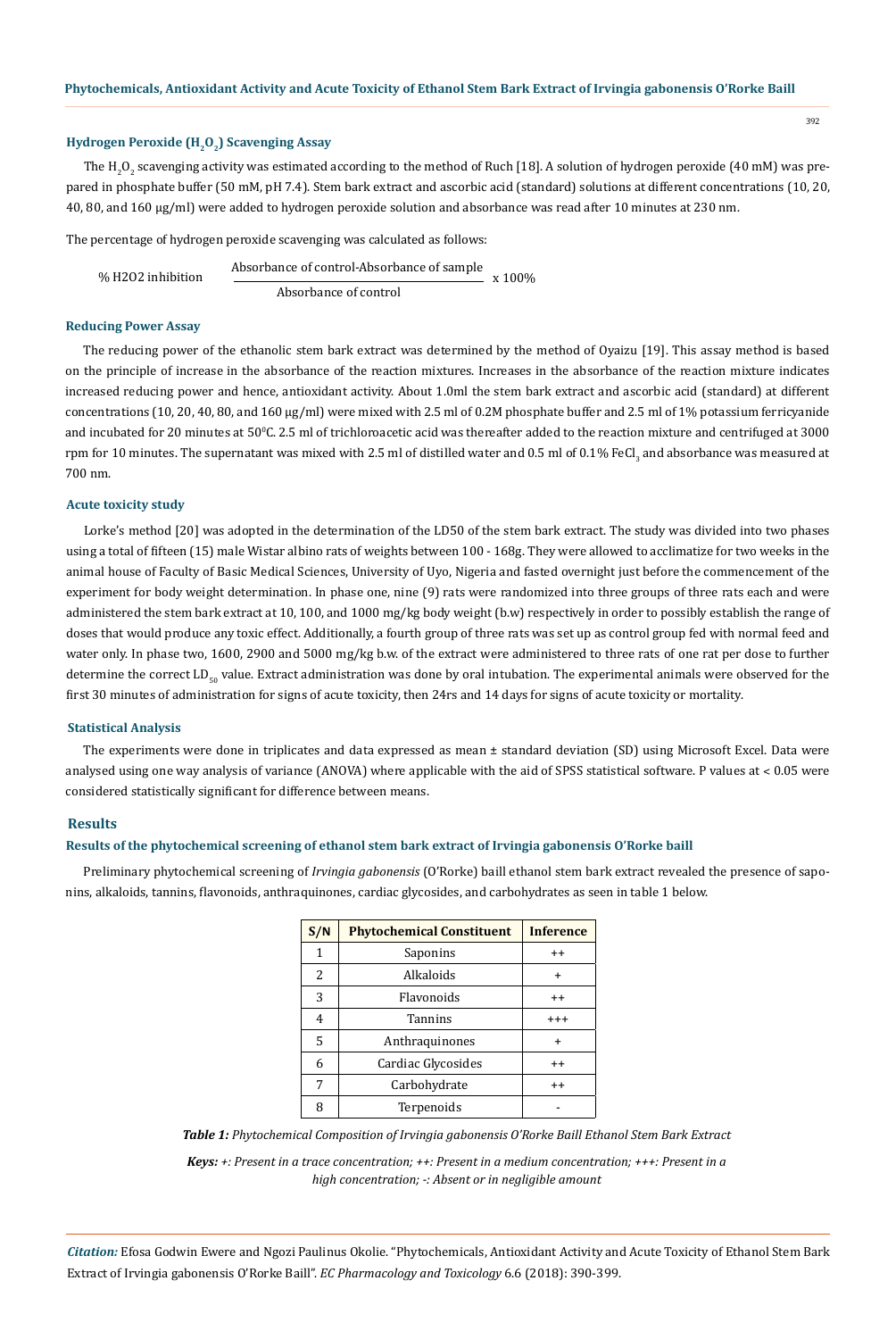## **1, 1-diphenyl -2- picrylhydrazyl (DPPH) Free Radical Scavenging Activity of Irvingia gabonensis O'Rorke Baill Ethanolic Stem bark extract**

The figure 1 below shows the DPPH free radical scavenging activity of IG ethanol stem bark extract and ascorbic acid (standard). At different concentrations of 10, 20, 40, 80 and 160  $\mu$ g/ml, percentage inhibitions of the stem bark extract were 20.89  $\pm$  0.13%, 25.41  $\pm$ 0.06%, 30.05  $\pm$  0.19%, 35.54  $\pm$  0.13% and 53.53  $\pm$  0.19%. Those of ascorbic acid (standard) were 34.55  $\pm$  0.12%, 40.04  $\pm$  0.18%, 55.18  $\pm$ 0.12%, 72.28  $\pm$  0.07%, 91.43  $\pm$  0.00%. The IC<sub>50</sub> of the stem bark and ascorbic acid as extrapolated from the line graph were 143.95 µg/ml and 38.76 µg/ml respectively.



*Figure 1: 1, 1-diphenyl -2- picrylhydrazyl (DPPH) Free Radical Scavenging Activity of Irvingia gabonensis O'Rorke Baill Ethanol stem bark extract in comparison with ascorbic acid standard.*

## **Nitric Oxide (NO.) Scavenging Activity of Irvingia gabonensis O'Rorke Baill Ethanol Stem bark extract**

The figure 2 below shows the NO. free radical scavenging activity of IG ethanol stem bark extract and ascorbic acid (standard). At different concentrations of 10, 20, 40, 80 and 160  $\mu$ g/ml, percentage inhibitions of the stem bark extract were 32.81  $\pm$  0.01%, 33.97  $\pm$  0.00%,  $36.41 \pm 0.00\%$ ,  $40.56 \pm 0.00\%$ ,  $48.64 \pm 0.00\%$ . Those of ascorbic acid (standard) were  $33.76 \pm 0.00\%$ ,  $35.19 \pm 0.00\%$ ,  $44.43 \pm 0.00\%$ ,  $46.7$  $\pm$  0.05%, 57.04  $\pm$  0.00%. The IC<sub>50</sub> of the stem bark and ascorbic acid as extrapolated from the line graph were 171.75 µg/ml and 106.05 µg/ml respectively.



*Figure 2: Nitrogen Oxide (NO) Scavenging Activity of Irvingia gabonensis O'Rorke Baill Ethanolic stem bark extracts in comparison with ascorbic acid standard.*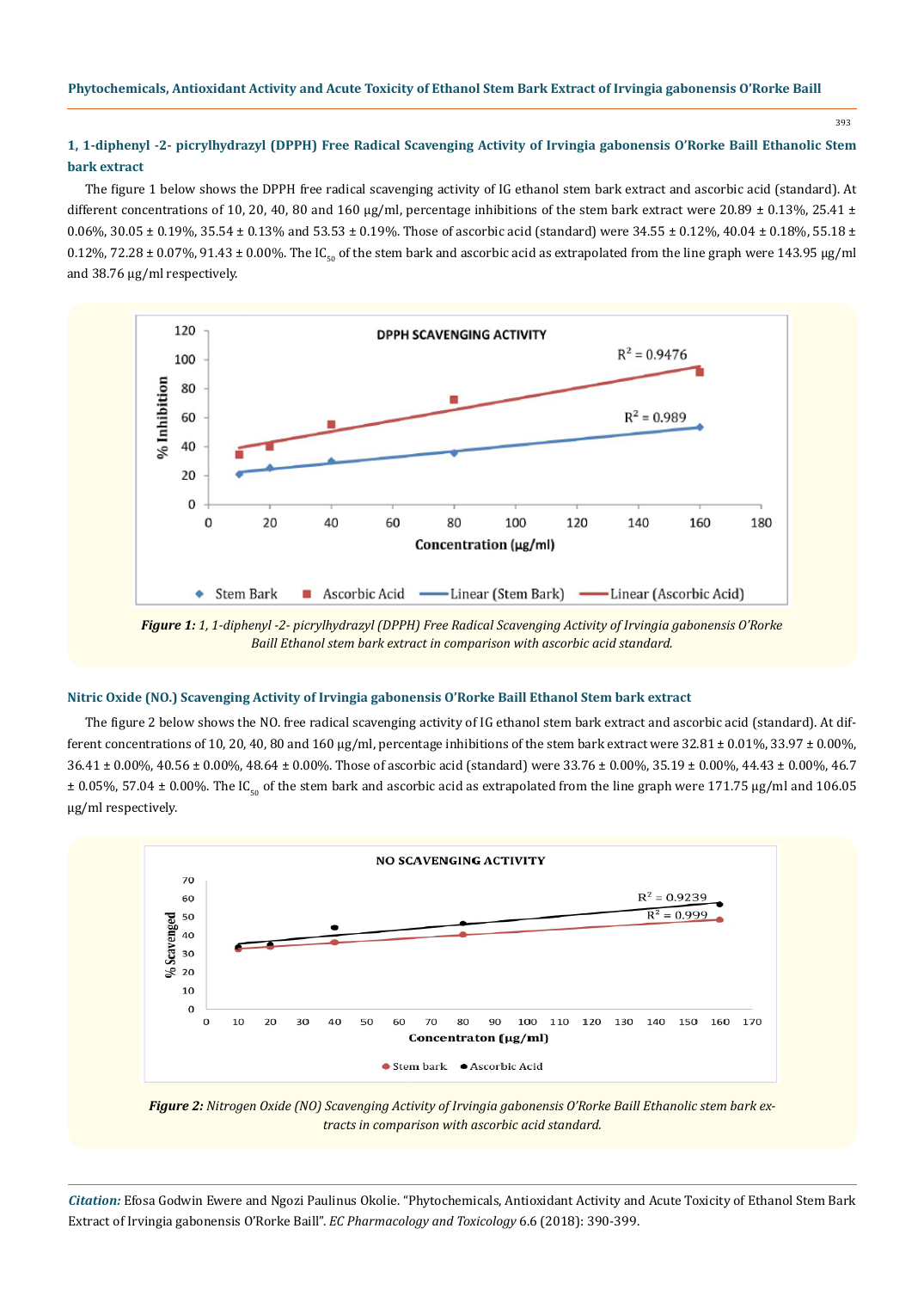#### **Hydrogen Peroxide (H2O2) Scavenging Activity of Irvingia gabonensis O'Rorke Baill Ethanol Stem Bark Extract**

The figure 3 below shows the H<sub>2</sub>O<sub>2</sub> free radical scavenging activities of IG ethanol stem bark extract and ascorbic acid (standard). At different concentrations of 10, 20, 40, 80 and 160 µg/ml, percentage inhibitions of the stem bark extract were 17.27  $\pm$  0.00%, 22.51  $\pm$ 0.00%, 29.32  $\pm$  0.00%, 29.84  $\pm$  0.00%, 38.22  $\pm$  0.00%. Those of ascorbic acid (standard) were 37.17  $\pm$  0.00%, 38.22  $\pm$  0.00%, 42.93  $\pm$ 0.00%, 50.26  $\pm$  0.01%, 59.16  $\pm$  0.01%. The IC<sub>50</sub> of the stem bark and ascorbic acid as extrapolated from the line graph were 249.12 µg/ml and 91.83 µg/ml respectively.



*Figure 3: Hydrogen peroxide scavenging activity of Irvingia gabonensis O'Rorke Baill Ethanol stem bark extract in comparison with ascorbic acid standard.*

## **Reducing Power of Irvingia gabonensis O'Rorke Baill Ethanolic Stem Bark Extract**

The figure 4 below shows the reducing power of IG ethanol stem bark extract and ascorbic acid (standard). At different concentrations of 10, 20, 40, 80 and 160 µg/ml, the reducing power of the stem bark extract were  $0.414 \pm 0.00$ ,  $0.425 \pm 0.00$ ,  $0.498 \pm 0.00$ ,  $0.568 \pm 0.00$ and  $0.638 \pm 0.00$ . Those of ascorbic acid (standard) were  $0.487 \pm 0.01$ ,  $0.528 \pm 0.01$ ,  $0.643 \pm 0.00$ ,  $0.775 \pm 0.01$  and  $1.235 \pm 0.00$ .



*Figure 4: Reducing Power of Irvingia gabonensis O'Rorke Baill Ethanol stem bark extract in comparison with ascorbic acid standard.*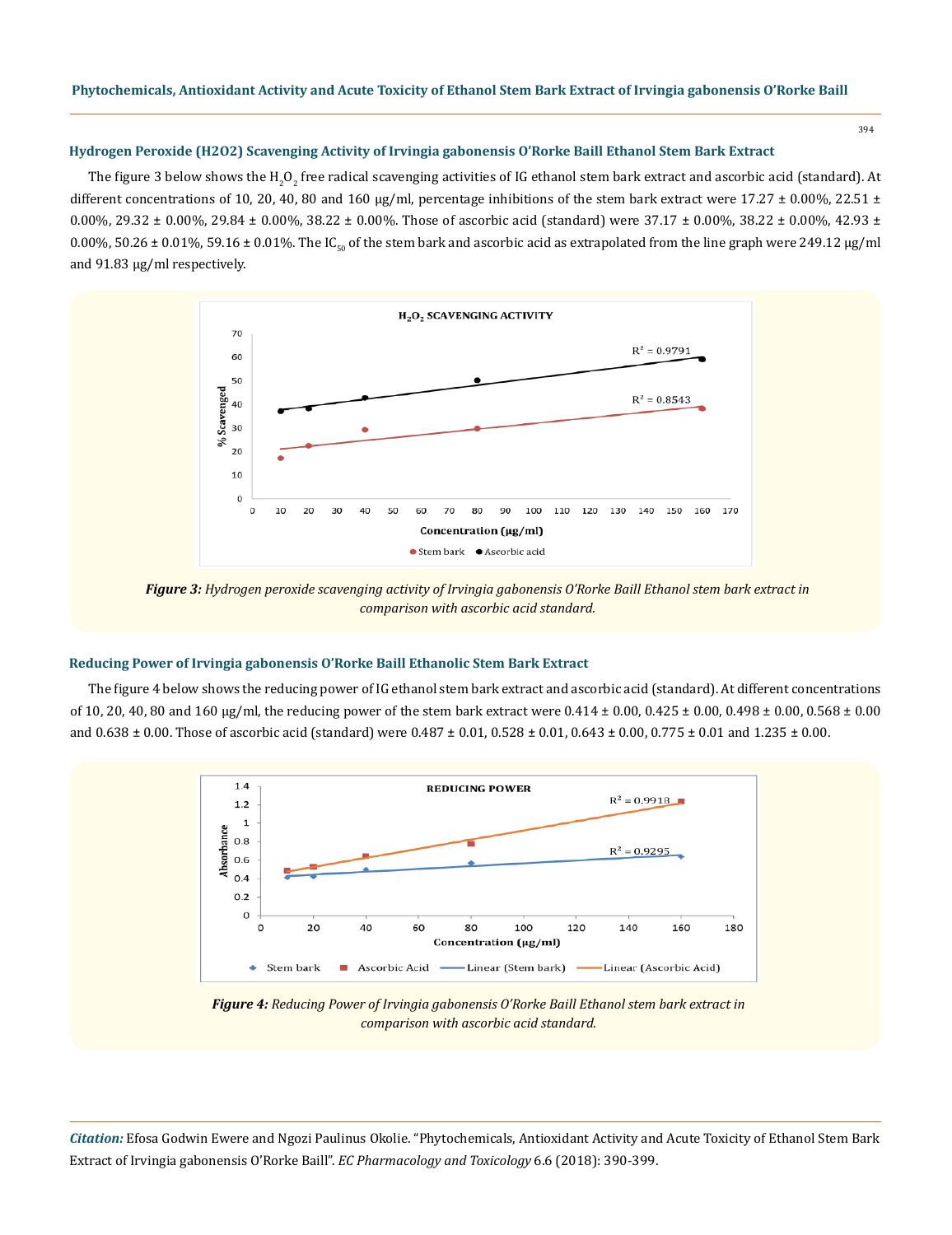## **Acute lethal effect of ethanol stem bark extract of Irvingia gabonensis O'Rorke baill on male wistar albino rats**

No death was recorded for any of the experimental rats even at the highest dose of 5000 mg/kgbw after 24 hours of treatment and after 14 days period of observation and no signs of toxicity was observed (Table 2). The extract also had little or no effect on the body weights of the experimental animals. There were no significant differences  $(P > 0.05)$  in the percentage change in body weights between the control and experimental groups as shown in table 3 below. The oral  $LD_{\epsilon_0}$  was therefore found to be higher than 5000 mg/kgbw.

| <b>Experiment/Groups</b> | <b>Treatment</b>        | No of deaths after 24 hours |  |
|--------------------------|-------------------------|-----------------------------|--|
| Phase1                   |                         |                             |  |
|                          | 10 mg/kg/bw IG extract  | 0/3                         |  |
|                          | 100 mg/kg/bw IG extract | 0/3                         |  |
| 3                        | 1000 mg/kgbw IG extract | 0/3                         |  |
| Control                  |                         | 0/3                         |  |
| Phase2                   |                         |                             |  |
|                          | 1600 mg/kgbw IG extract | 0/1                         |  |
|                          | 2900 mg/kgbw IG extract | 0/1                         |  |
| 3                        | 5000 mg/kgbw IG extract | 0/1                         |  |

*Table 2: Acute lethal effect of ethanol stem bark extract of Irvingia gabonensis O'Rorke baill on male Wistar albino rats.*

| <b>Groups</b>             | Initial body weight (g) | Final body weight (g) | % change in body weight |
|---------------------------|-------------------------|-----------------------|-------------------------|
| $1(10 \text{ mg/kgbw})$   | $138.7 \pm 8.96$        | $157.67 \pm 16.26$    | $11.82 \pm 3.53$        |
| $2(100 \text{ mg/kgbw})$  | $148.33 \pm 4.73$       | $173.33 \pm 10.21$    | $14.32 \pm 3.32$        |
| 3 (1000 mg/kgbw)          | $163.33 \pm 3.21$       | $189.67 \pm 23.03$    | $13.01 \pm 10.83$       |
| Control                   | $126.5 \pm 9.19$        | $151 \pm 1.41$        | $16.19 \pm 4.86$        |
| Phase 2                   |                         |                       |                         |
| $1(1600 \text{ mg/kg}$    | 100.00                  | 97.00                 | 3.00                    |
| 2 (2900 mg/kgbw)          | 114.00                  | 135.00                | 15.56                   |
| $3(5000 \text{ mg/kgbw})$ | 134.00                  | 133.00                | 0.75                    |

*mg/kgbw: Milligram Per Kilogram Body Weight; IG: Irvingia gabonensis*

*Table 3: Effect of Irvingia gabonensis O'Rorke Baill Ethanol Stem Bark Extract on the Body Weights of Experimental Animals.*

*Data expressed as mean ± standard deviation; mg/kgbw: Milligram Per Kilogram Body Weight*

#### **Discussion**

Over the last decade, there has been massive scientific research into the therapeutic utilization of different plants owing to the use of different plant parts as foods and as medicine. Herbal medicine practitioners and most locals use plant parts for therapeutic purposes [21]. It is a common knowledge that most therapeutic effects of medicinal plants are a function of their phytochemical constituents and as such in recent years, secondary plant metabolites (phytochemicals) have been investigated extensively as sources of medicinal agents [22]. Furthermore, oxidative stress, caused by an accumulation of reactive oxygen species (ROS) and reactive nitrogen species (RNS) and counteracted by antioxidants, has been implicated in the etiology of different diseases [23,24].

In this study, qualitative phytochemical screening of the ethanol stem bark extract of *Irvingia gabonensis* O'Rorke baill revealed the presence of saponins, tannins, flavonoids, alkaloids, anthraquinones, cardiac glycosides and carbohydrates. Deleterious effects of free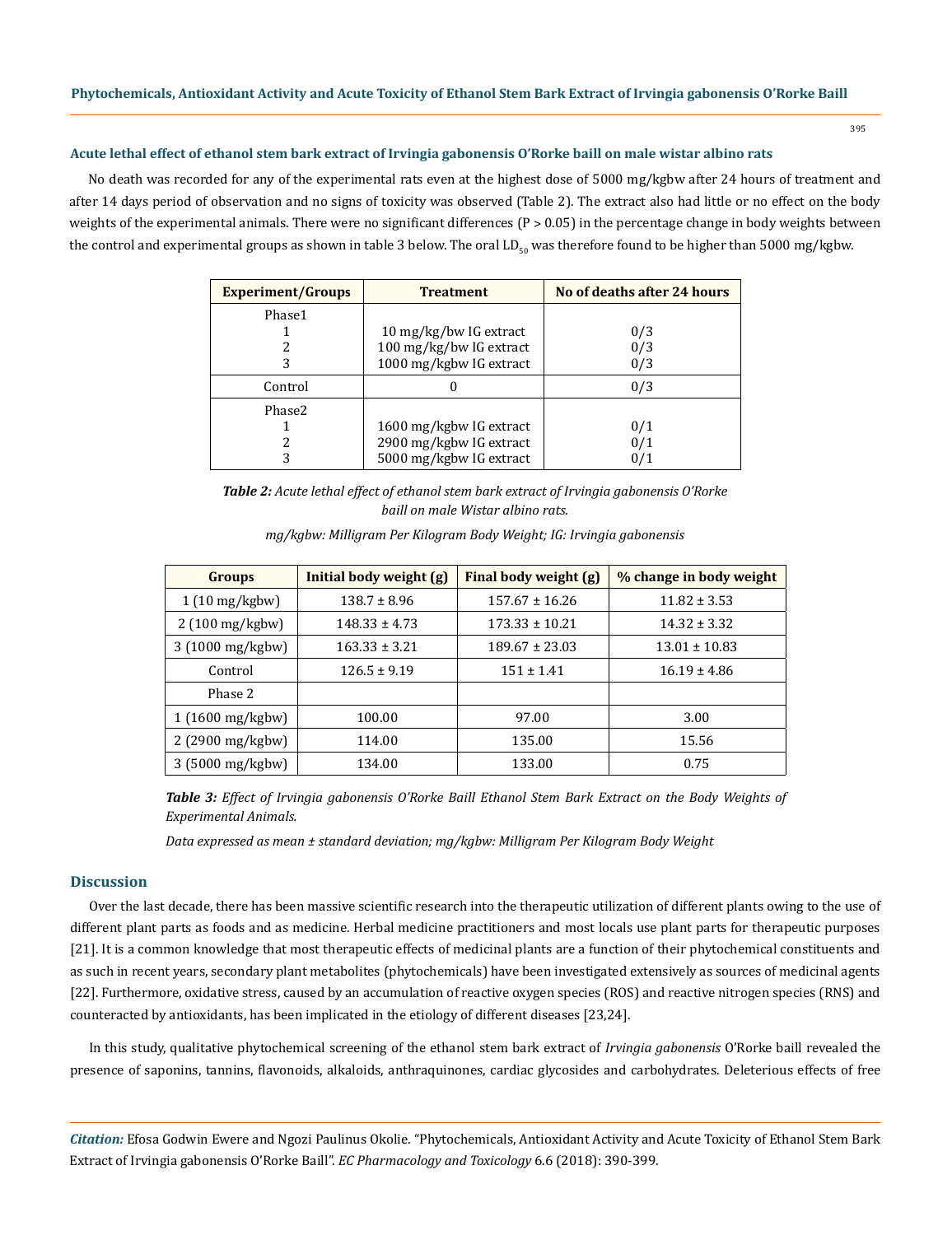radicals are known to be combated by tannins, phenols and polyphenols including flavonoids [25]. Flavonoids have been reported to possess antioxidant, anti-carcinogenic, antimicrobial and antitumor properties [26] and reduce heart diseases [27]. Flavonoids have also been suggested to function by scavenging free radicals, acting as reducing agents, acting as singlet oxygen quenchers, donation of hydrogen atom, chelating metal ions and sparing of other antioxidants [28]. Saponins help in the control of blood cholesterol levels, bone health, building of the immune system and cancer [29]. Tannins have also been reported to possess antioxidant, antimicrobial and anti-inflammatory properties [30]. Anthraquinones are used as laxatives and alkaloids have been reported to possess analgesic, antispasmodic, antibacterial, anticancer and antioxidant effects. Cardiac glycosides possess anti-cancer activities [31-35] and help in the treatment of congestive heart failure and arrhythmia [36].

Phyto-antioxidants have been linked with the amelioration of chronic diseases since they have the capacity of terminating the propagation of free radicals in the body [37]. This is utilized as a parameter in characterizing medicinal potentials of plants.

1,1-diphenyl-2-picrylhydrazyl (DPPH) is characterized as a stable free radical due to the delocalization of the spare electron over the entire molecule, preventing the molecule from dimerizing. The delocalization of electron also gives rise to the deep violet color, characterized by an absorption band in ethanol solution centered at about 517 nm. When DPPH solution is mixed with that of a substrate (antioxidant) that can donate a hydrogen atom, it this gives rise to the reduced form with the loss of this violet color [38]. In the present study, IG ethanol stem bark extract scavenged DPPH radical in a concentration dependent manner comparable to that of ascorbic acid (standard). This is indicative of the very high antioxidant activity of the extract which may not be unconnected to the presence of antioxidant phytochemicals as seen from the results obtained from the phytochemical screening of IG ethanol stem bark extract. This may be via the donation of hydrogen atom to it by hydrogen-donating antioxidant phytochemicals present in the extract thereby producing the non-radical form [38]. Ewere., *et al*. [39] had reported the DPPH free radical scavenging activity of *Irvingia gabonensis* (O'Rorke) baill ethanol leaf extract.

Nitric oxide (NO.) is a free radical that is produced in biological tissues by enzymes called nitric oxide synthases [38]. These enzymes catalyze the metabolism of arginine to citrulline with the formation of NO. through a five electron oxidative reaction [40-42]. Excess NO. causes some negative health effects like blurred vision, confusion, dizziness, fever, headache, unusual bleeding, rapid heart rate among others. In the present study, IG ethanol stem bark extract scavenged NO. in a concentration-dependent manner comparable to ascorbic acid (standard). This therefore also connotes the antioxidant activity of the extract.

Hydrogen peroxide (H<sub>2</sub>O<sub>2</sub>) is a reactive oxygen species that decomposes rapidly into oxygen and water and this may culminate in hydroxyl radical (OH.) production that can initiate lipid peroxidation and cause DNA damage in the body. Humans are indirectly exposed to  $\rm H_2O_2$  through the environment mostly from the consumption of leaf crops [38]. It can enter into the human body by inhalation of vapor or mist and through eye/skin contact [38]. In the present study, IG ethanol stem bark extract scavenged  ${\rm H_2O_2}$  in a concentration-dependent manner comparable to ascorbic acid. This is also reflective of the potent antioxidant activity of the extract.

Reducing power of a compound is a measure of its antioxidant activity [43]. Compounds that possess high reducing power are electron donors and can reduce oxidized intermediates of lipid peroxidation processes and therefore act as primary and secondary antioxidants [44]. In the present study, the reducing power of IG ethanol stem bark extract increased in a concentration-dependent manner comparable to that of ascorbic acid (standard). This also further reflects the potent antioxidant activity of the extract and may corroborate its medicinal use by locals.

Acute toxicity studies are necessary in understanding the toxicity profiles of plant extracts [45]. This study revealed the acute oral toxicity of ethanol stem bark extract of IG in Wistar albino rats to be beyond 5000 mg/kg body weight since the experimental rats tolerated the extract with no symptom of acute toxicity (no mortality, skin changes, aggressiveness, diarrhea, restiveness, seizures, dizziness, weakness, or withdrawal from either food or water) even at higher doses of the extract. Thus, IG ethanol stem bark extract is considered safe as extracts or chemicals with  $LD_{50}$  beyond 5000 mg/kg body weight are considered safe [20].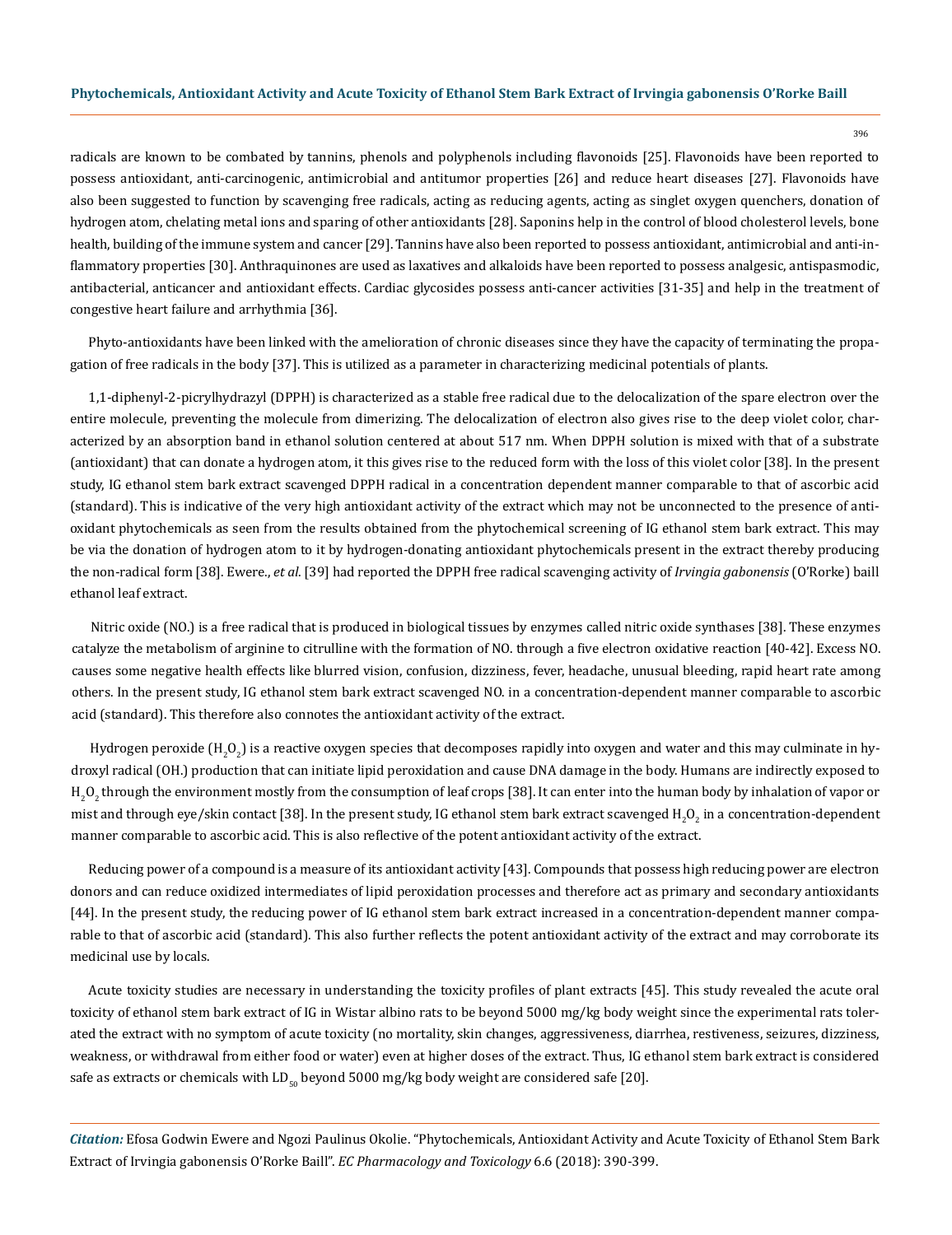## **Conclusion**

In conclusion, ethanol stem bark extract of *Irvingia gabonensis* O'Rorke baill contains very vital phytochemicals, has high antioxidant activity and can be considered to be non-toxic. Further *in vivo* studies are recommended to further justify its medicinal value.

## **Conflict of Interest**

No conflict of interest exists.

## **Bibliography**

- 1. Udeala O., *et al*. "Sourcing Pharmaceutical Raw Materials from Indigenous Medicinal plants". *Journal of Pharmacy and Pharmacology* 32 (1980): 36.
- 2. Ajanohoun JE., *et al*. "Traditional Medicine and Pharmacopoeia: Contribution to Ethnobotanical and Floristic Studies in Cameroon". OAU/STRC (1996): 641.
- 3. Okolo CO., *et al*[. "Analgesic Effect of Irvingia gabonensis Stem Bark Extract".](https://www.ncbi.nlm.nih.gov/pubmed/7776661) *Journal of Ethnopharmacology* 45.2 (1995): 125-129.
- 4. Kuete V., *et al*[. "Antimicrobial Activity of the Methanolic Extract, Fractions and Compounds from the Stem Bark of Irvingia gabonensis](https://www.ncbi.nlm.nih.gov/pubmed/17766070)  (Ixonanthaceae)". *[Journal of Ethnopharmacology](https://www.ncbi.nlm.nih.gov/pubmed/17766070)* 114.1 (2007): 54-60.
- 5. Agbor GA., *et al*[. "Antioxidant Capacity of Some Herbs/Spices from Cameroon: A Comparative Study of Two Methods".](https://www.ncbi.nlm.nih.gov/pubmed/16104805) *Journal of Agri[cultural and Food Chemistry](https://www.ncbi.nlm.nih.gov/pubmed/16104805)* 53.17 (2005): 6819-6824.
- 6. Hubert DJ., *et al*[. "In vitro Hepatoprotective and Antioxidant Activities of the Crude Extract and Isolated Compounds from Irvingia](https://www.researchgate.net/publication/256292631_In_vitro_hepatoprotective_and_antioxidant_activities_of_the_crude_extract_and_isolated_compounds_from_Irvingia_gabonensis)  gabonensis". *[Asian Journal of Traditional Medicines](https://www.researchgate.net/publication/256292631_In_vitro_hepatoprotective_and_antioxidant_activities_of_the_crude_extract_and_isolated_compounds_from_Irvingia_gabonensis)* 5.3 (2010): 79-88.
- 7. Lowe AJ., *et al*[. "Conservation genetics of Bush Mango from Central/West Africa: Implications for RAPD analysis".](https://onlinelibrary.wiley.com/doi/abs/10.1046/j.1365-294x.2000.00936.x) *Molecular Ecology*  [9.7 \(2000\): 831-841.](https://onlinelibrary.wiley.com/doi/abs/10.1046/j.1365-294x.2000.00936.x)
- 8. Wong SP., *et al*[. "Antioxidant Activities of Aqueous Extracts of Selected Plants".](https://www.sciencedirect.com/science/article/pii/S0308814605007612) *Food Chemistry* 99.4 (2006): 775-783.
- 9. Nagalapur SK. and Paramjyothi S. "In-vitro Antioxidant Activity of Launaneapinnatifidacass Leaves". *The Bioscan* 5.1 (2010): 105- 108.
- 10. Dicarlo G., *et al*[. "Flavonoids: Old and New Aspects of a Class of Therapeutic Drugs".](https://www.ncbi.nlm.nih.gov/pubmed/10421421) *Life Sciences* 65.4 (1999): 337-353.
- 11. Pulido R., *et al*[. "Antioxidant Activity of Dietary Polyphenols as Determined by a Modified Ferric Reducing Antioxidant Power Assay".](https://www.ncbi.nlm.nih.gov/pubmed/10956123) *[Journal of Agricultural and Food Chemistry](https://www.ncbi.nlm.nih.gov/pubmed/10956123)* 48.8 (2000): 3396-3402.
- 12. Sumino., *et al*[. "Ardsiphenols and other Antioxidant Principles from the Fruits of Ardisiacolorata".](https://www.ncbi.nlm.nih.gov/pubmed/12419914) *Chemical and Pharmaceutical Bulletin* [50.11 \(2002\): 1484-1487.](https://www.ncbi.nlm.nih.gov/pubmed/12419914)
- 13. Sofowora A. "Plants and Traditional Medicine in Africa". 2nd Edition. Sunshine House, Ibadan, Nigeria. Spectrum Books Ltd. (1993): 134-156.
- 14. Trease GE and Evans WC. "Pharmacognosy".13th Edition. ELBS/Bailliere Tindall, London (1989): 345-773.
- 15. Antherden LM. "Textbook of pharmaceutical chemistry". 8th edition. London: Oxford University Press (1969): 813-814.
- 16. Gyamfi MA., *et al*[. "Free radical scavenging action of medicinal herbs from Ghana: Thonningia sanguinea on experimentally-induced](https://www.ncbi.nlm.nih.gov/pubmed/10401991)  liver injuries". *[General Pharmacology](https://www.ncbi.nlm.nih.gov/pubmed/10401991)* 32.6 (1999): 661-667.
- 17. Green LC., *et al*[. "Analysis of nitrate and nitrite in biological fluids".](https://www.ncbi.nlm.nih.gov/pubmed/7181105) *Analytical Biochemistry* 126.1 (1982): 131-138.

*Citation:* Efosa Godwin Ewere and Ngozi Paulinus Okolie. "Phytochemicals, Antioxidant Activity and Acute Toxicity of Ethanol Stem Bark Extract of Irvingia gabonensis O'Rorke Baill". *EC Pharmacology and Toxicology* 6.6 (2018): 390-399.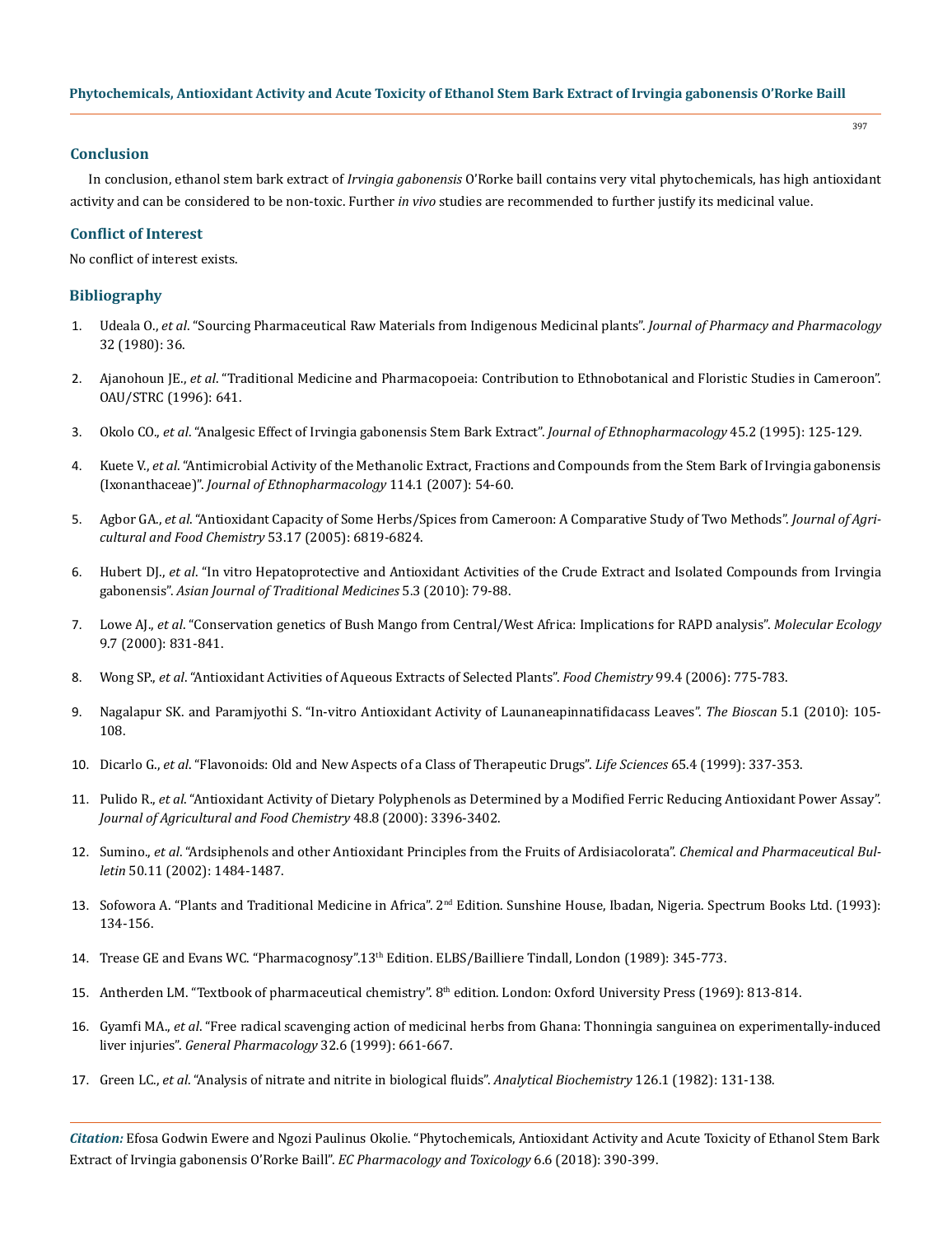## **Phytochemicals, Antioxidant Activity and Acute Toxicity of Ethanol Stem Bark Extract of Irvingia gabonensis O'Rorke Baill**

- 18. Ruch RJ., *et al*[. "Prevention of Cytotoxicity and Inhibition of Intercellular Communication by Antioxidants Isolated from Chinese](https://www.ncbi.nlm.nih.gov/pubmed/2470525)  Green Tea". *Carcinogenesis* [10.6 \(1989\): 1003-1006.](https://www.ncbi.nlm.nih.gov/pubmed/2470525)
- 19. [Oyaizu M. "Studies on Products of Browning Reaction: Antioxidative Activity of Product of Browning Reaction Prepared from Glucos](https://www.jstage.jst.go.jp/article/eiyogakuzashi1941/44/6/44_6_307/_article)amine". *[Japanese Journal of Nutrition](https://www.jstage.jst.go.jp/article/eiyogakuzashi1941/44/6/44_6_307/_article)* 44.6 (1986): 307-315.
- 20. [Lorke D. "A new approach to practical acute toxicity testing".](https://www.ncbi.nlm.nih.gov/pubmed/6667118) *Archives of Toxicology* 54.4 (1983): 275-287.
- 21. Tanaka H., *et al*[. "Antibacterial Activity of Isoflavonoids Isolated from Erythrinavariegata against Methicillin-resistant Staphylococcus](https://www.ncbi.nlm.nih.gov/pubmed/12460431)  aureus". *[Letters in Applied Microbiology](https://www.ncbi.nlm.nih.gov/pubmed/12460431)* 35.6 (2002): 494-498.
- 22. Krishnaraju AV., *et al*[. "Assessment of Bioactivity of Indian Medicinal Plants using Brine Shrimp \(Artemiasalina\) lethality assay".](https://pdfs.semanticscholar.org/0e66/b357eed27d47d7554b6f6ed52035f89a59ce.pdf) *In[ternational Journal of Applied Science and Engineering](https://pdfs.semanticscholar.org/0e66/b357eed27d47d7554b6f6ed52035f89a59ce.pdf)* 3.2 (2005): 125-134.
- 23. Heo SJ., *et al*[. "Antioxidant Activities of Enzymatic Extracts from Brown Seaweeds".](https://www.ncbi.nlm.nih.gov/pubmed/15978995) *Bioresource. Technology* 96.14 (2005): 1613-1623.
- 24. Guo T., *et al*[. "Antioxidant Activities of Extract and Fractions from Tuber indicum Cooke and Massee".](https://www.sciencedirect.com/science/article/pii/S0308814611002871) *Food Chemistry* 127.4 (2011): [1634-1640.](https://www.sciencedirect.com/science/article/pii/S0308814611002871)
- 25. Narasimhan S., *et al*. "Antioxidants-Natural Rejuvenators that Heal, Detoxify and Provide Nourishment". In: Rakesh, K.S., Rajesh, A. (eds). Herbal Drugs: A Twenty First Century Prospective. New Delhi. J.P Brothers Medical Publishers (2006): 548-557.
- 26. Manikandan L., *et al*. "Cancer Chemopreventive Agents from Medicinal Plants". In: Trivedi, P.C. Medicinal Plants: Ethnobotanical approach. Agrobios, India (2006).
- 27. [Le Marchand L. "Cancer Preventive Effects of flavonoids-A review".](https://www.ncbi.nlm.nih.gov/pubmed/12224601) *Biomedicine and Pharmacotherapy* 56.6 (2002): 296-301.
- 28. [Fuhrman B and Aviram M. "Flavonoids protect LDL from oxidation and attenuate atherosclerosis".](https://www.ncbi.nlm.nih.gov/pubmed/11176202) *Current Opinion in Lipidology* 12.1 [\(2001\): 41-48.](https://www.ncbi.nlm.nih.gov/pubmed/11176202)
- 29. [Matsuura M. "Saponins in Garlic as Modifiers of the Risk of Cardiovascular Disease".](https://www.ncbi.nlm.nih.gov/pubmed/11238805) *Journal of Nutrition* 131.3 (2001): 1000-1005.
- 30. [Okwu DE and Okwu ME. "Chemical Composition of Spond-iasmombin Linn. Plant Parts".](https://www.researchgate.net/publication/285751974_Chemical_composition_of_Spondias_mombin_Linn_plants_parts) *Journal of Sustainable Agriculture and the Environment* [6.2 \(2004\): 140-147.](https://www.researchgate.net/publication/285751974_Chemical_composition_of_Spondias_mombin_Linn_plants_parts)
- 31. Newman RA., *et al*[. "Cardiac Glycosides as Novel Cancer Therapeutic Agents".](https://www.ncbi.nlm.nih.gov/pubmed/18332483) *Molecular Interventions* 8.1 (2008): 36-49.
- 32. Perne A., *et al*[. "Cardiac Glycosides Induce Cell Death in Human Cells by Inhibiting General Protein Synthesis".](https://www.ncbi.nlm.nih.gov/pubmed/20016840) *PLoS One* 4.12 (2009): [e8292.](https://www.ncbi.nlm.nih.gov/pubmed/20016840)
- 33. Ye J., *et al*[. "Cardiac Glycosides are Potent Inhibitors of Interferon-β gene Expression".](https://www.ncbi.nlm.nih.gov/pubmed/21076398) *Nature Chemical Biology* 7.1 (2011): 25-33.
- 34. Tailler M., *et al*[. "Antineoplastic Activity of Ouabain and Pyrithione Zinc in Acute Myeloid Leukemia".](https://www.ncbi.nlm.nih.gov/pubmed/22105358) *Oncogene* 31.30 (2012): 3536- [3546.](https://www.ncbi.nlm.nih.gov/pubmed/22105358)
- 35. Menger L., *et al*[. "Cardiac Glycosides Exert Anticancer Effects by Inducing Immunogenic Cell Death".](https://www.ncbi.nlm.nih.gov/pubmed/22814852) *Science Translational Medicine* [4.143 \(2012\): 143ra99.](https://www.ncbi.nlm.nih.gov/pubmed/22814852)
- 36. Ehle M., *et al*[. "Digoxin: Clinical Highlights: A Review of Digoxin and its Use in Contemporary Medicine".](https://www.ncbi.nlm.nih.gov/pubmed/21988950) *Critical Pathways in Cardiology* [10.2 \(2011\): 93-98.](https://www.ncbi.nlm.nih.gov/pubmed/21988950)
- 37. Covacci V., *et al*[. "DNA oxidative damage during differentiation of HL-60 human promyelocytic leukemia cells".](https://www.ncbi.nlm.nih.gov/pubmed/11712906) *Chemical Research in Toxicology* [14.11 \(2001\): 1492-1497.](https://www.ncbi.nlm.nih.gov/pubmed/11712906)

*Citation:* Efosa Godwin Ewere and Ngozi Paulinus Okolie. "Phytochemicals, Antioxidant Activity and Acute Toxicity of Ethanol Stem Bark Extract of Irvingia gabonensis O'Rorke Baill". *EC Pharmacology and Toxicology* 6.6 (2018): 390-399.